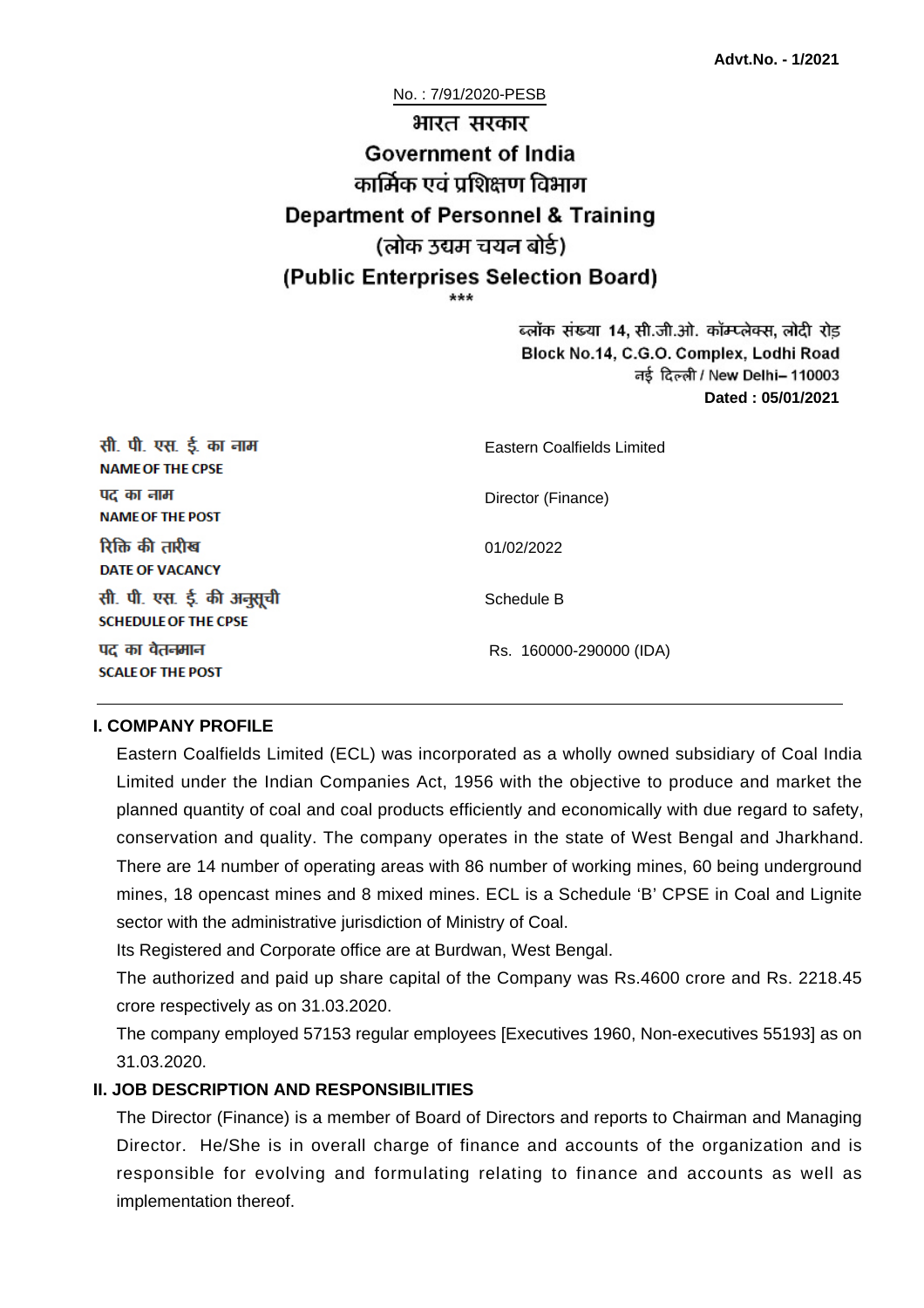#### **III. ELIGIBILITY**

**1. AGE :** On the date of occurrence of vacancy (DOV)

| Age of superannuation 60 years |                                                                                             |                |                                                                                             |
|--------------------------------|---------------------------------------------------------------------------------------------|----------------|---------------------------------------------------------------------------------------------|
| <b>Internal</b>                |                                                                                             | <b>Others</b>  |                                                                                             |
| <b>Minimum</b>                 | <b>Maximum</b>                                                                              | <b>Minimum</b> | <b>Maximum</b>                                                                              |
| 40                             | 2 years residual service as on<br>the date of vacancy w.r.t. the<br>date of superannuation. | -40            | 3 years residual service as on<br>the date of vacancy w.r.t. the<br>date of superannuation. |

#### **2. EMPLOYMENT STATUS:**

The applicant must, on the date of application, as well as on the date of interview, be employed in a regular capacity – and **not** in a contractual/ad-hoc capacity – in one of the followings:-

(a) Central Public Sector Enterprise (CPSE) (including a full-time functional Director in the Board of a CPSE);

(b) Central Government including the Armed Forces of the Union and All India Services;

(c) State Public Sector Enterprise (SPSE) where the annual turnover is \***Rs 750 crore or more**;

(d) Private Sector in company where the annual turnover is **\*Rs 750 crore or more**. **Preference would be given to candidates from listed companies.**

(\* The average audited annual turnover of three financial years preceding the calendar year in which the post is advertised shall be considered for applying the approved limits)

# **3. QUALIFICATION:**

(i) The applicant should be a Chartered Accountant or Cost Accountant or a full time MBA/PGDM course with good academic record from a recognized University/Institution.

(ii) Officers of Organized Group 'A' Accounts Services [i.e. Indian Audit and Accounts Service, Indian Defence Accounts Service, Indian Railway Accounts Service, Indian Civil Accounts Service, Indian P&T Accounts & Finance Service and Indian Cost Accounts Service] working in the appropriate level are exempted from these educational qualifications.

(iii) Further, applicants from the Central Govt./Armed Forces of the Union/All India Services, will also be exempted from the educational qualifications as per (i) above provided the applicants have 'the relevant experience' as mentioned in Para 4(iii) below.

 In respect of applicants from Organized Group 'A' Accounts Services/Central Government/Armed Forces of the Union/All India Services, Chartered Accountant/Cost Accountant/MBA/PGDM will be a desirable educational qualification.

# **4. EXPERIENCE:**

(i) The applicant should have at least five years of cumulative experience at a senior level during the last ten years in the area of Corporate Financial Management/ Corporate Accounts in an organization of repute.

(ii) Applicants from Organized Group 'A' Accounts Services should have at least five years cumulative experience at a senior level during the last ten years in the area of Corporate Financial Management/ Corporate Accounts.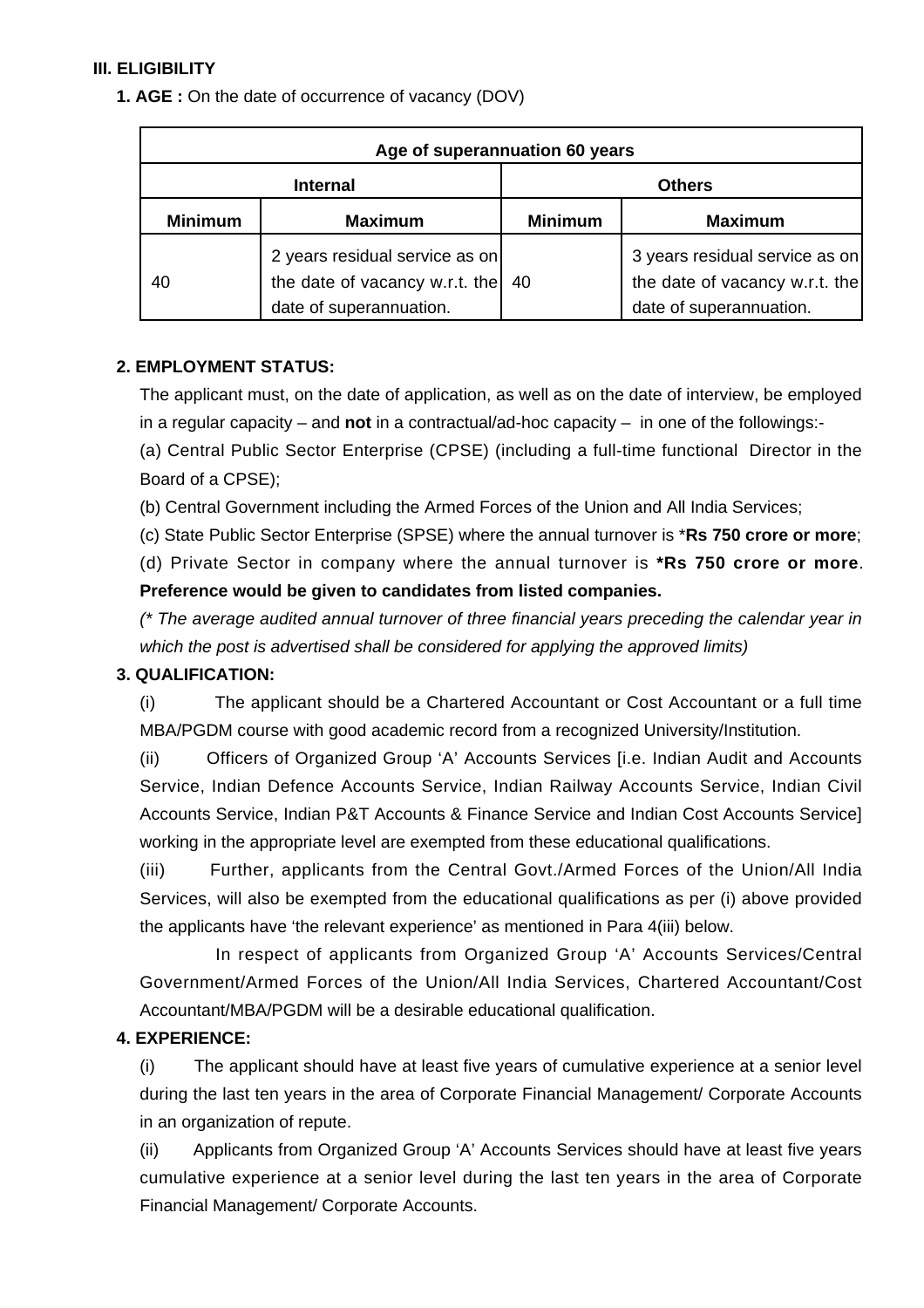(iii) 'The relevant experience' in respect of applicants from Central Government/Armed Forces of the Union/All India Services would include at least seven years of cumulative experience at a senior level during the last ten years in the area of Corporate Financial Management/ Corporate Accounts.

# **5. PAY SCALE:**

#### **(a)Central Public Sector Enterprises-**

#### **Eligible Scale of Pay**

- (i) Rs. 6250-7475 (IDA) Pre 01/01/1992
- (ii) Rs. 8520-10050 (IDA) Post 01/01/1992
- (iii) Rs. 18500-23900 (IDA) Post 01/01/1997
- (iv) Rs. 43200-66000 (IDA) Post 01/01/2007
- (v) Rs. 100000-260000 (IDA) Post 01.01.2017
- (vi) Rs. 14300-18300 (CDA) Pre-revised
- (vii) Rs. 37400-67000 + GP 8700 (CDA)
- (viii) Rs. 123100-215900 (Level 13) CDA

The minimum length of service required in the eligible scale will be one year for internal candidates, and two years for others as on the date of vacancy.

**(b)**

**(i) Applicants from Central Government / All India Services** should be holding a post of the level of Director in Government of India or carrying equivalent scale of pay on the date of application.

**(ii) Applicants from the Armed forces of the Union** should be holding a post of the level of Brigadier in the Army or equivalent rank in Navy/Air Force on the date of application.

**(c)**

 **Applicants from State Public Sector Enterprises/ Private Sector** should be working at Board level position or at least a post of the level immediately below the Board level on the date of application.

#### **6. CONDITION OF IMMEDIATE ABSORPTION FOR CENTRAL GOVERNMENT OFFICERS**

Central Government Officers, including those of the Armed Forces of the Union and the All India Services, will be eligible for consideration only on immediate absorption basis.

#### **IV. DURATION OF APPOINTMENT**

The appointment shall be for a period of five years from the date of joining or upto the date of superannuation or until further orders, whichever is earlier.

#### **V. SUBMISSION OF APPLICATIONS**

#### **Applicants should submit their applications on-line only as per the format.**

1. The applicants should submit their applications through proper channel as follows:

(a) Government Officers, including those of the Armed Forces of the Union and All India Services: through Cadre Controlling authority;

(b) CMDs/MDs/Functional Directors in CPSE: through the concerned Administrative Ministry;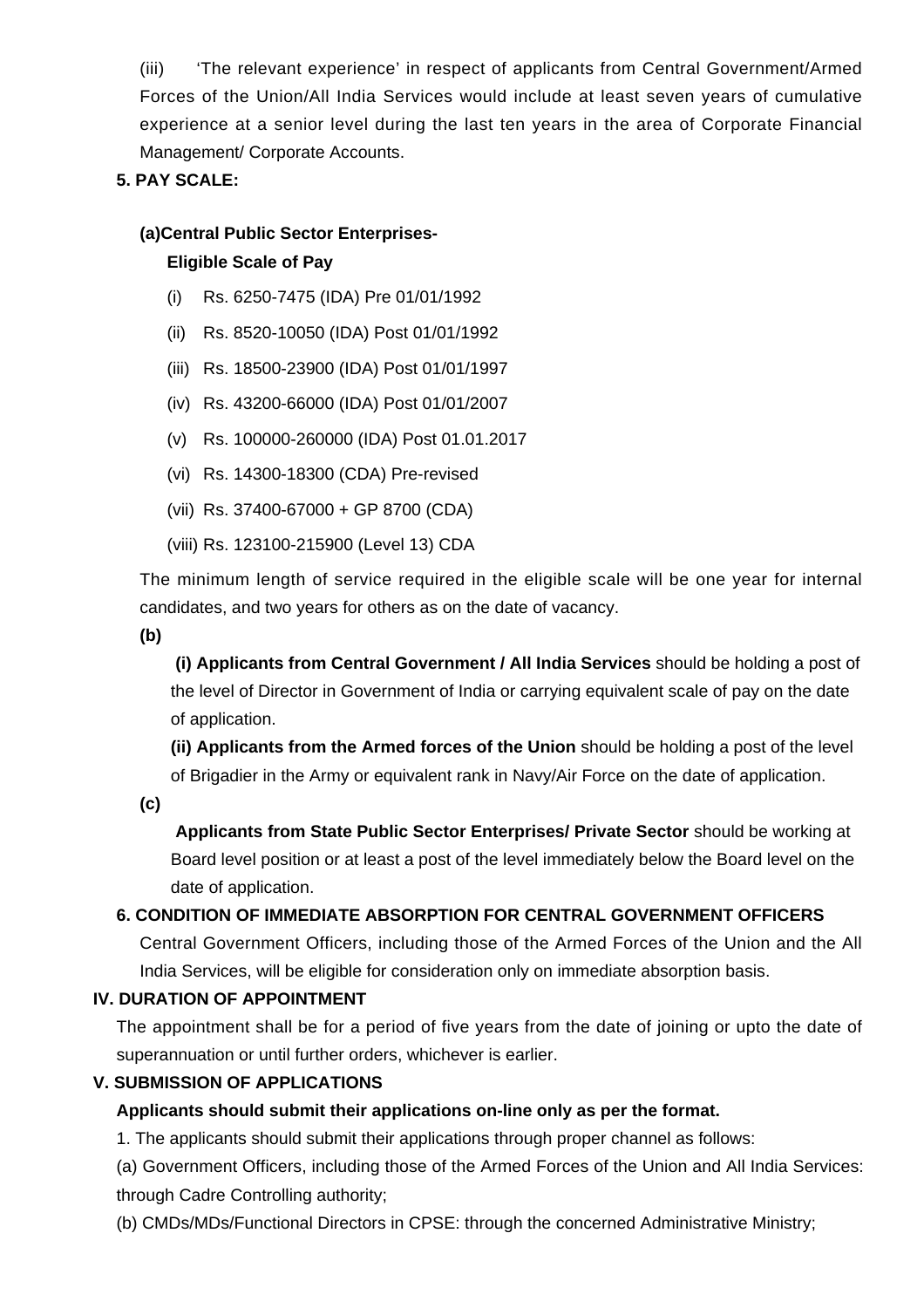(c) Below Board level in CPSE: through the concerned CPSE;

(d) CMDs/MDs/Functional Directors in State PSE: through the concerned Administrative Secretary and Cadre Controlling Authority, if any, of the State Government;

(e) Below Board level in SPSE: through the concerned SPSE;

(f) Private Sector: directly to the PESB.

2. Applicants from Private Sector must submit the following documents along with the application form:

(a) Annual Reports of the Company in which currently working for the 3 financial years preceding the calendar year in which the post is advertised (please provide URL or attach/enclose copies);

(b) Whether the company is listed or not; if yes, the documentary proof (please provide URL or attach/enclose copies);

(c) Evidence of working at Board level or at least a post of the level immediately below the board level;

(d) Self-attested copies of documents in support of age and qualifications;

(e) Relevant Jobs handled in the past with details.

# **VI. UNDERTAKING BY THE APPLICANT**

An applicant has to give an undertaking as a part of the application that he/she will join the post, if selected. If an applicant does not give such undertaking, the application would be rejected.

# **1. For candidates from Central Government/Armed Forces of the Union/ All India Services**

(a) The appointment is on immediate absorption basis.

(b) If a candidate conveys his/her unwillingness to join after the interview is held, he/she would be debarred for a period of two years from the date of interview, for being considered for a Board level post in any CPSE.

(c) Further, if a candidate conveys his/her unwillingness to join after the issue of offer of appointment, he/she would be debarred for a period of two years from the date of offer of appointment for being considered for a Board level post in any CPSE.

#### **2. For candidates from CPSE**

a. If a candidate conveys his/her unwillingness to join after the interview is held, he/she would be debarred for a period of two years from the date of interview, for being considered for a Board level post in any CPSE other than the one to which the candidate belongs.

b. Further, if a candidate conveys his/her unwillingness to join after the issue of offer of appointment, he/she would be debarred for a period of two years from the date of offer of appointment for being considered for a Board level post in any CPSE other than the one to which the candidate belongs.

# **3. For candidates from SPSE/ Private Sector**

a. If a candidate conveys his/her unwillingness to join after the interview is held, he/she would be debarred for a period of two years from the date of interview, for being considered for a Board level post in any CPSE.

b. Further, if a candidate conveys his/her unwillingness to join after the issue of offer of appointment, he/she would be debarred for a period of two years from the date of offer of appointment for being considered for a Board level post in any CPSE.